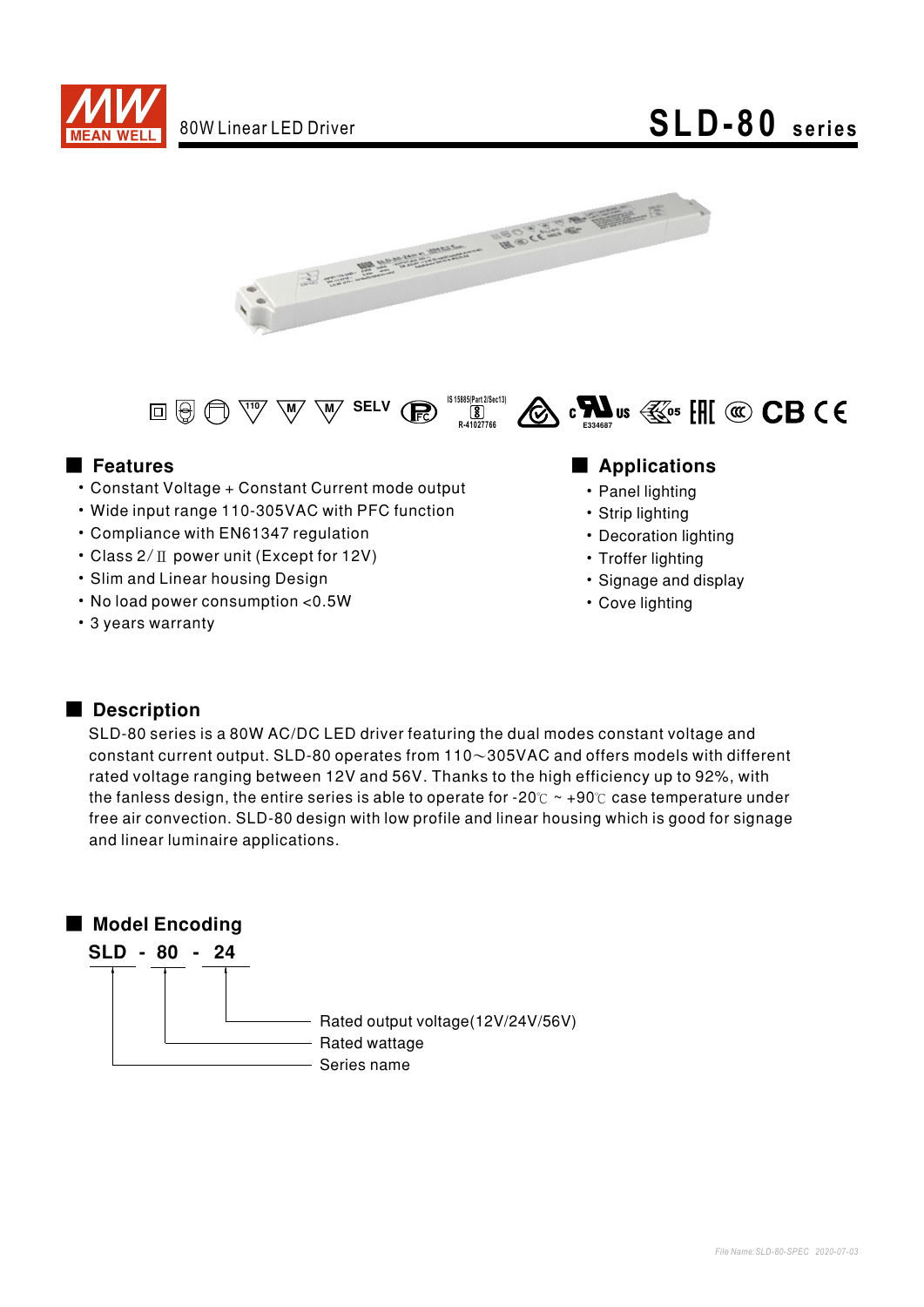

### **SPECIFICATION**

| <b>MODEL</b>                      |                                                                                                                                                                                                                                                                                                                                                                                                                                                                                                                                                                                                                                                                                                                                                                                                                                                                                                                                                                                                                                                                                                                                                                                                                    | <b>SLD-80-12</b>                                                                                       | <b>SLD-80-24</b>                        |              |                                           |  |  |
|-----------------------------------|--------------------------------------------------------------------------------------------------------------------------------------------------------------------------------------------------------------------------------------------------------------------------------------------------------------------------------------------------------------------------------------------------------------------------------------------------------------------------------------------------------------------------------------------------------------------------------------------------------------------------------------------------------------------------------------------------------------------------------------------------------------------------------------------------------------------------------------------------------------------------------------------------------------------------------------------------------------------------------------------------------------------------------------------------------------------------------------------------------------------------------------------------------------------------------------------------------------------|--------------------------------------------------------------------------------------------------------|-----------------------------------------|--------------|-------------------------------------------|--|--|
|                                   | <b>DC VOLTAGE</b>                                                                                                                                                                                                                                                                                                                                                                                                                                                                                                                                                                                                                                                                                                                                                                                                                                                                                                                                                                                                                                                                                                                                                                                                  | 12V                                                                                                    |                                         | <b>24V</b>   |                                           |  |  |
|                                   | CONSTANT CURRENT REGION Note.2   8.4~12V                                                                                                                                                                                                                                                                                                                                                                                                                                                                                                                                                                                                                                                                                                                                                                                                                                                                                                                                                                                                                                                                                                                                                                           |                                                                                                        |                                         | $16.8 - 24V$ |                                           |  |  |
|                                   | <b>RATED CURRENT</b>                                                                                                                                                                                                                                                                                                                                                                                                                                                                                                                                                                                                                                                                                                                                                                                                                                                                                                                                                                                                                                                                                                                                                                                               | 6.6A                                                                                                   |                                         | 3.3A         |                                           |  |  |
|                                   | <b>RATED POWER</b><br>Note.5                                                                                                                                                                                                                                                                                                                                                                                                                                                                                                                                                                                                                                                                                                                                                                                                                                                                                                                                                                                                                                                                                                                                                                                       | 79.2W                                                                                                  |                                         | 79.2W        |                                           |  |  |
| <b>OUTPUT</b>                     | RIPPLE & NOISE (max.) Note.3 150mVp-p                                                                                                                                                                                                                                                                                                                                                                                                                                                                                                                                                                                                                                                                                                                                                                                                                                                                                                                                                                                                                                                                                                                                                                              |                                                                                                        |                                         | 240mVp-p     |                                           |  |  |
|                                   | <b>VOLTAGE TOLERANCE Note.4</b>                                                                                                                                                                                                                                                                                                                                                                                                                                                                                                                                                                                                                                                                                                                                                                                                                                                                                                                                                                                                                                                                                                                                                                                    | $\pm 4.0%$                                                                                             |                                         | ±3.0%        |                                           |  |  |
|                                   | <b>LINE REGULATION</b>                                                                                                                                                                                                                                                                                                                                                                                                                                                                                                                                                                                                                                                                                                                                                                                                                                                                                                                                                                                                                                                                                                                                                                                             | ±0.5%                                                                                                  |                                         | ±0.5%        |                                           |  |  |
|                                   | <b>LOAD REGULATION</b>                                                                                                                                                                                                                                                                                                                                                                                                                                                                                                                                                                                                                                                                                                                                                                                                                                                                                                                                                                                                                                                                                                                                                                                             | ±1.5%                                                                                                  |                                         | ±0.5%        |                                           |  |  |
|                                   | SETUP, RISE TIME Note.6                                                                                                                                                                                                                                                                                                                                                                                                                                                                                                                                                                                                                                                                                                                                                                                                                                                                                                                                                                                                                                                                                                                                                                                            | 500ms, 80ms 115VAC / 230VAC                                                                            |                                         |              |                                           |  |  |
|                                   | <b>HOLD UP TIME (Typ.)</b>                                                                                                                                                                                                                                                                                                                                                                                                                                                                                                                                                                                                                                                                                                                                                                                                                                                                                                                                                                                                                                                                                                                                                                                         | 10ms/230VAC<br>10ms/115VAC                                                                             |                                         |              |                                           |  |  |
|                                   |                                                                                                                                                                                                                                                                                                                                                                                                                                                                                                                                                                                                                                                                                                                                                                                                                                                                                                                                                                                                                                                                                                                                                                                                                    | 110~305VAC<br>155~431VDC                                                                               |                                         |              |                                           |  |  |
|                                   | <b>VOLTAGE RANGE</b><br>Note.5                                                                                                                                                                                                                                                                                                                                                                                                                                                                                                                                                                                                                                                                                                                                                                                                                                                                                                                                                                                                                                                                                                                                                                                     | (Please refer to "STATIC CHARACTERISTIC" section)                                                      |                                         |              |                                           |  |  |
|                                   | <b>FREQUENCY RANGE</b>                                                                                                                                                                                                                                                                                                                                                                                                                                                                                                                                                                                                                                                                                                                                                                                                                                                                                                                                                                                                                                                                                                                                                                                             | $47 - 63$ Hz                                                                                           |                                         |              |                                           |  |  |
|                                   |                                                                                                                                                                                                                                                                                                                                                                                                                                                                                                                                                                                                                                                                                                                                                                                                                                                                                                                                                                                                                                                                                                                                                                                                                    | PF≥0.97/115VAC, PF≥0.95/230VAC, PF≥0.92/277VAC@full load                                               |                                         |              |                                           |  |  |
|                                   | <b>POWER FACTOR</b>                                                                                                                                                                                                                                                                                                                                                                                                                                                                                                                                                                                                                                                                                                                                                                                                                                                                                                                                                                                                                                                                                                                                                                                                | (Please refer to "POWER FACTOR (PF) CHARACTERISTIC" section)                                           |                                         |              |                                           |  |  |
|                                   |                                                                                                                                                                                                                                                                                                                                                                                                                                                                                                                                                                                                                                                                                                                                                                                                                                                                                                                                                                                                                                                                                                                                                                                                                    | THD<10%(@load≧60%/115VC,230VAC; @load≧75%/277VAC)                                                      |                                         |              |                                           |  |  |
| <b>INPUT</b>                      | <b>TOTAL HARMONIC DISTORTION</b>                                                                                                                                                                                                                                                                                                                                                                                                                                                                                                                                                                                                                                                                                                                                                                                                                                                                                                                                                                                                                                                                                                                                                                                   | (Please refer to "TOTAL HARMONIC DISTORTION(THD)" section)                                             |                                         |              |                                           |  |  |
|                                   | <b>EFFICIENCY (Typ.)</b>                                                                                                                                                                                                                                                                                                                                                                                                                                                                                                                                                                                                                                                                                                                                                                                                                                                                                                                                                                                                                                                                                                                                                                                           | 90 5%<br>91.5%                                                                                         |                                         |              |                                           |  |  |
|                                   | <b>AC CURRENT</b>                                                                                                                                                                                                                                                                                                                                                                                                                                                                                                                                                                                                                                                                                                                                                                                                                                                                                                                                                                                                                                                                                                                                                                                                  | 0.9A/115VAC<br>0.45A / 230VAC<br>0.38A/277VAC                                                          |                                         |              |                                           |  |  |
|                                   | <b>INRUSH CURRENT(Typ.)</b>                                                                                                                                                                                                                                                                                                                                                                                                                                                                                                                                                                                                                                                                                                                                                                                                                                                                                                                                                                                                                                                                                                                                                                                        | COLD START 50A(twidth=270 $\mu$ s measured at 50% Ipeak) at 230VAC; Per NEMA 410                       |                                         |              |                                           |  |  |
|                                   | MAX. No. of PSUs on 16A                                                                                                                                                                                                                                                                                                                                                                                                                                                                                                                                                                                                                                                                                                                                                                                                                                                                                                                                                                                                                                                                                                                                                                                            | 8 units (circuit breaker of type B) / 16 units (circuit breaker of type C) at 230VAC                   |                                         |              |                                           |  |  |
|                                   | <b>CIRCUIT BREAKER</b>                                                                                                                                                                                                                                                                                                                                                                                                                                                                                                                                                                                                                                                                                                                                                                                                                                                                                                                                                                                                                                                                                                                                                                                             |                                                                                                        |                                         |              |                                           |  |  |
|                                   | <b>LEAKAGE CURRENT</b>                                                                                                                                                                                                                                                                                                                                                                                                                                                                                                                                                                                                                                                                                                                                                                                                                                                                                                                                                                                                                                                                                                                                                                                             | <0.25mA/277VAC                                                                                         |                                         |              |                                           |  |  |
|                                   | NO LOAD POWER CONSUMPTION                                                                                                                                                                                                                                                                                                                                                                                                                                                                                                                                                                                                                                                                                                                                                                                                                                                                                                                                                                                                                                                                                                                                                                                          | $0.5W$                                                                                                 |                                         |              |                                           |  |  |
| <b>PROTECTION</b>                 |                                                                                                                                                                                                                                                                                                                                                                                                                                                                                                                                                                                                                                                                                                                                                                                                                                                                                                                                                                                                                                                                                                                                                                                                                    | $95 - 108%$                                                                                            |                                         |              |                                           |  |  |
|                                   | <b>OVER CURRENT</b>                                                                                                                                                                                                                                                                                                                                                                                                                                                                                                                                                                                                                                                                                                                                                                                                                                                                                                                                                                                                                                                                                                                                                                                                | Constant current limiting or Hiccup mode, recovers automatically after fault condition is removed      |                                         |              |                                           |  |  |
|                                   | <b>SHORT CIRCUIT</b>                                                                                                                                                                                                                                                                                                                                                                                                                                                                                                                                                                                                                                                                                                                                                                                                                                                                                                                                                                                                                                                                                                                                                                                               | Hiccup mode, recovers automatically after fault condition is removed                                   |                                         |              |                                           |  |  |
|                                   |                                                                                                                                                                                                                                                                                                                                                                                                                                                                                                                                                                                                                                                                                                                                                                                                                                                                                                                                                                                                                                                                                                                                                                                                                    | $14 - 17V$<br>$28 - 34V$                                                                               |                                         |              |                                           |  |  |
|                                   | <b>OVER VOLTAGE</b>                                                                                                                                                                                                                                                                                                                                                                                                                                                                                                                                                                                                                                                                                                                                                                                                                                                                                                                                                                                                                                                                                                                                                                                                | Shut down output voltage, re-power on to recovery                                                      |                                         |              |                                           |  |  |
|                                   | <b>OVER TEMPERATURE</b>                                                                                                                                                                                                                                                                                                                                                                                                                                                                                                                                                                                                                                                                                                                                                                                                                                                                                                                                                                                                                                                                                                                                                                                            | Shut down output voltage, re-power on to recovery                                                      |                                         |              |                                           |  |  |
|                                   | <b>WORKING TEMP.</b>                                                                                                                                                                                                                                                                                                                                                                                                                                                                                                                                                                                                                                                                                                                                                                                                                                                                                                                                                                                                                                                                                                                                                                                               | Tcase=-20 ~ +90℃ (Please refer to "OUTPUT LOAD vs TEMPERATURE" section)                                |                                         |              |                                           |  |  |
| <b>ENVIRONMENT</b>                | <b>MAX. CASE TEMP.</b>                                                                                                                                                                                                                                                                                                                                                                                                                                                                                                                                                                                                                                                                                                                                                                                                                                                                                                                                                                                                                                                                                                                                                                                             | Tcase=+90 $°C$                                                                                         |                                         |              |                                           |  |  |
|                                   | <b>WORKING HUMIDITY</b>                                                                                                                                                                                                                                                                                                                                                                                                                                                                                                                                                                                                                                                                                                                                                                                                                                                                                                                                                                                                                                                                                                                                                                                            | $20 \sim 95\%$ RH non-condensing                                                                       |                                         |              |                                           |  |  |
|                                   | <b>STORAGE TEMP.</b>                                                                                                                                                                                                                                                                                                                                                                                                                                                                                                                                                                                                                                                                                                                                                                                                                                                                                                                                                                                                                                                                                                                                                                                               | $-40 - +80^{\circ}$ C                                                                                  |                                         |              |                                           |  |  |
|                                   | <b>TEMP. COEFFICIENT</b>                                                                                                                                                                                                                                                                                                                                                                                                                                                                                                                                                                                                                                                                                                                                                                                                                                                                                                                                                                                                                                                                                                                                                                                           | $\pm 0.03\%$ /°C (0 ~ 50°C)                                                                            |                                         |              |                                           |  |  |
|                                   | VIBRATION                                                                                                                                                                                                                                                                                                                                                                                                                                                                                                                                                                                                                                                                                                                                                                                                                                                                                                                                                                                                                                                                                                                                                                                                          | 10 ~ 500Hz, 2G 12min./1cycle, period for 72min. each along X, Y, Z axes                                |                                         |              |                                           |  |  |
|                                   | <b>SAFETY STANDARDS Note.8</b>                                                                                                                                                                                                                                                                                                                                                                                                                                                                                                                                                                                                                                                                                                                                                                                                                                                                                                                                                                                                                                                                                                                                                                                     | UL8750, CSA C22.2 No. 250.13-12, ENEC EN61347-1, EN61347-2-13 independent, EN62384,                    |                                         |              |                                           |  |  |
|                                   |                                                                                                                                                                                                                                                                                                                                                                                                                                                                                                                                                                                                                                                                                                                                                                                                                                                                                                                                                                                                                                                                                                                                                                                                                    | EAC TP TC 004, GB19510.1, GB19510.14, IS15885(Part2/Sec13) approved                                    |                                         |              |                                           |  |  |
|                                   | <b>WITHSTAND VOLTAGE</b>                                                                                                                                                                                                                                                                                                                                                                                                                                                                                                                                                                                                                                                                                                                                                                                                                                                                                                                                                                                                                                                                                                                                                                                           | $I/P$ -O/P:3.75KVAC                                                                                    |                                         |              |                                           |  |  |
|                                   | <b>ISOLATION RESISTANCE</b>                                                                                                                                                                                                                                                                                                                                                                                                                                                                                                                                                                                                                                                                                                                                                                                                                                                                                                                                                                                                                                                                                                                                                                                        | I/P-O/P:100M Ohms / 500VDC / 25℃/ 70% RH                                                               |                                         |              |                                           |  |  |
| <b>SAFETY &amp;</b><br><b>EMC</b> | <b>EMC EMISSION Note.8</b>                                                                                                                                                                                                                                                                                                                                                                                                                                                                                                                                                                                                                                                                                                                                                                                                                                                                                                                                                                                                                                                                                                                                                                                         | Parameter<br>Conducted                                                                                 | Standard<br>EN55015(CISPR15), GB/T17743 |              | <b>Test Level/Note</b><br>-----           |  |  |
|                                   |                                                                                                                                                                                                                                                                                                                                                                                                                                                                                                                                                                                                                                                                                                                                                                                                                                                                                                                                                                                                                                                                                                                                                                                                                    | Radiated                                                                                               | EN55015(CISPR15), GB/T17743             |              | -----                                     |  |  |
|                                   |                                                                                                                                                                                                                                                                                                                                                                                                                                                                                                                                                                                                                                                                                                                                                                                                                                                                                                                                                                                                                                                                                                                                                                                                                    | Harmonic Current                                                                                       | EN61000-3-2, GB/T17625.1                |              | Class C @load≥60%                         |  |  |
|                                   |                                                                                                                                                                                                                                                                                                                                                                                                                                                                                                                                                                                                                                                                                                                                                                                                                                                                                                                                                                                                                                                                                                                                                                                                                    | Voltage Flicker                                                                                        | EN61000-3-3                             |              | -----                                     |  |  |
|                                   | <b>EMC IMMUNITY</b>                                                                                                                                                                                                                                                                                                                                                                                                                                                                                                                                                                                                                                                                                                                                                                                                                                                                                                                                                                                                                                                                                                                                                                                                | EN61547                                                                                                |                                         |              |                                           |  |  |
|                                   |                                                                                                                                                                                                                                                                                                                                                                                                                                                                                                                                                                                                                                                                                                                                                                                                                                                                                                                                                                                                                                                                                                                                                                                                                    | Parameter                                                                                              | Standard                                |              | <b>Test Level/Note</b>                    |  |  |
|                                   |                                                                                                                                                                                                                                                                                                                                                                                                                                                                                                                                                                                                                                                                                                                                                                                                                                                                                                                                                                                                                                                                                                                                                                                                                    | <b>ESD</b>                                                                                             | EN61000-4-2                             |              | Level 3, 8KV air ; Level 2, 4KV contact   |  |  |
|                                   |                                                                                                                                                                                                                                                                                                                                                                                                                                                                                                                                                                                                                                                                                                                                                                                                                                                                                                                                                                                                                                                                                                                                                                                                                    | Radiated                                                                                               | EN61000-4-3                             |              | Level 2                                   |  |  |
|                                   |                                                                                                                                                                                                                                                                                                                                                                                                                                                                                                                                                                                                                                                                                                                                                                                                                                                                                                                                                                                                                                                                                                                                                                                                                    | EFT/Burst                                                                                              | EN61000-4-4                             |              | Level 2                                   |  |  |
|                                   |                                                                                                                                                                                                                                                                                                                                                                                                                                                                                                                                                                                                                                                                                                                                                                                                                                                                                                                                                                                                                                                                                                                                                                                                                    | Surge<br>Conducted                                                                                     | EN61000-4-5<br>EN61000-4-6              |              | 1KV/Line-Line                             |  |  |
|                                   |                                                                                                                                                                                                                                                                                                                                                                                                                                                                                                                                                                                                                                                                                                                                                                                                                                                                                                                                                                                                                                                                                                                                                                                                                    | Magnetic Field                                                                                         | EN61000-4-8                             |              | Level 2<br>Level 2                        |  |  |
|                                   |                                                                                                                                                                                                                                                                                                                                                                                                                                                                                                                                                                                                                                                                                                                                                                                                                                                                                                                                                                                                                                                                                                                                                                                                                    |                                                                                                        |                                         |              | >95% dip 0.5 periods, 30% dip 25 periods, |  |  |
|                                   |                                                                                                                                                                                                                                                                                                                                                                                                                                                                                                                                                                                                                                                                                                                                                                                                                                                                                                                                                                                                                                                                                                                                                                                                                    | Voltage Dips and Interruptions<br>EN61000-4-11<br>>95% interruptions 250 periods                       |                                         |              |                                           |  |  |
| <b>OTHERS</b>                     | <b>MTBF</b>                                                                                                                                                                                                                                                                                                                                                                                                                                                                                                                                                                                                                                                                                                                                                                                                                                                                                                                                                                                                                                                                                                                                                                                                        | Telcordia SR-332 (Bellcore);<br>260.96K hrs min.<br>MIL-HDBK-217F $(25^{\circ}$ C)<br>867.33K hrs min. |                                         |              |                                           |  |  |
|                                   | <b>DIMENSION</b>                                                                                                                                                                                                                                                                                                                                                                                                                                                                                                                                                                                                                                                                                                                                                                                                                                                                                                                                                                                                                                                                                                                                                                                                   | 320*30*16.8mm (L*W*H)                                                                                  |                                         |              |                                           |  |  |
|                                   | <b>PACKING</b>                                                                                                                                                                                                                                                                                                                                                                                                                                                                                                                                                                                                                                                                                                                                                                                                                                                                                                                                                                                                                                                                                                                                                                                                     | 0.206 Kg; 64pcs / 14.184Kg / 0.75CUFT                                                                  |                                         |              |                                           |  |  |
| <b>NOTE</b>                       | 1. All parameters NOT specially mentioned are measured at 230VAC input, rated current and 25°C of ambient temperature.<br>2. Please refer to "DRIVING METHODS OF LED MODULE".<br>3. Ripple & noise are measured at 20MHz of bandwidth by using a 12" twisted pair-wire terminated with a 0.1uf & 47uf parallel capacitor.<br>4. Tolerance: includes set up tolerance, line regulation and load regulation.<br>5. De-rating may be needed under low input voltages. Please refer to "STATIC CHARACTERISTIC" sections for details.<br>6. Length of set up time is measured at first cold start. Turning ON/OFF the driver may lead to increase of the set up time.<br>7. The driver is considered as a component that will be operated in combination with final equipment. Since EMC performance will be affected by the<br>complete installation, the final equipment manufacturers must re-qualify EMC Directive on the complete installation again.<br>8. This series meets the typical life expectancy of 30000 hours of operation when Tcase, particularly (tc) point (or TMP, per DLC), is about 75°C or less.<br>9. Please refer to the warranty statement on MEAN WELL's website at http://www.meanwell.com |                                                                                                        |                                         |              |                                           |  |  |

10. The ambient temperature derating of 3.5°C/1000m with fanless models and of 5 /1000m with fan models for operating altitude higher than 2000m(6500ft).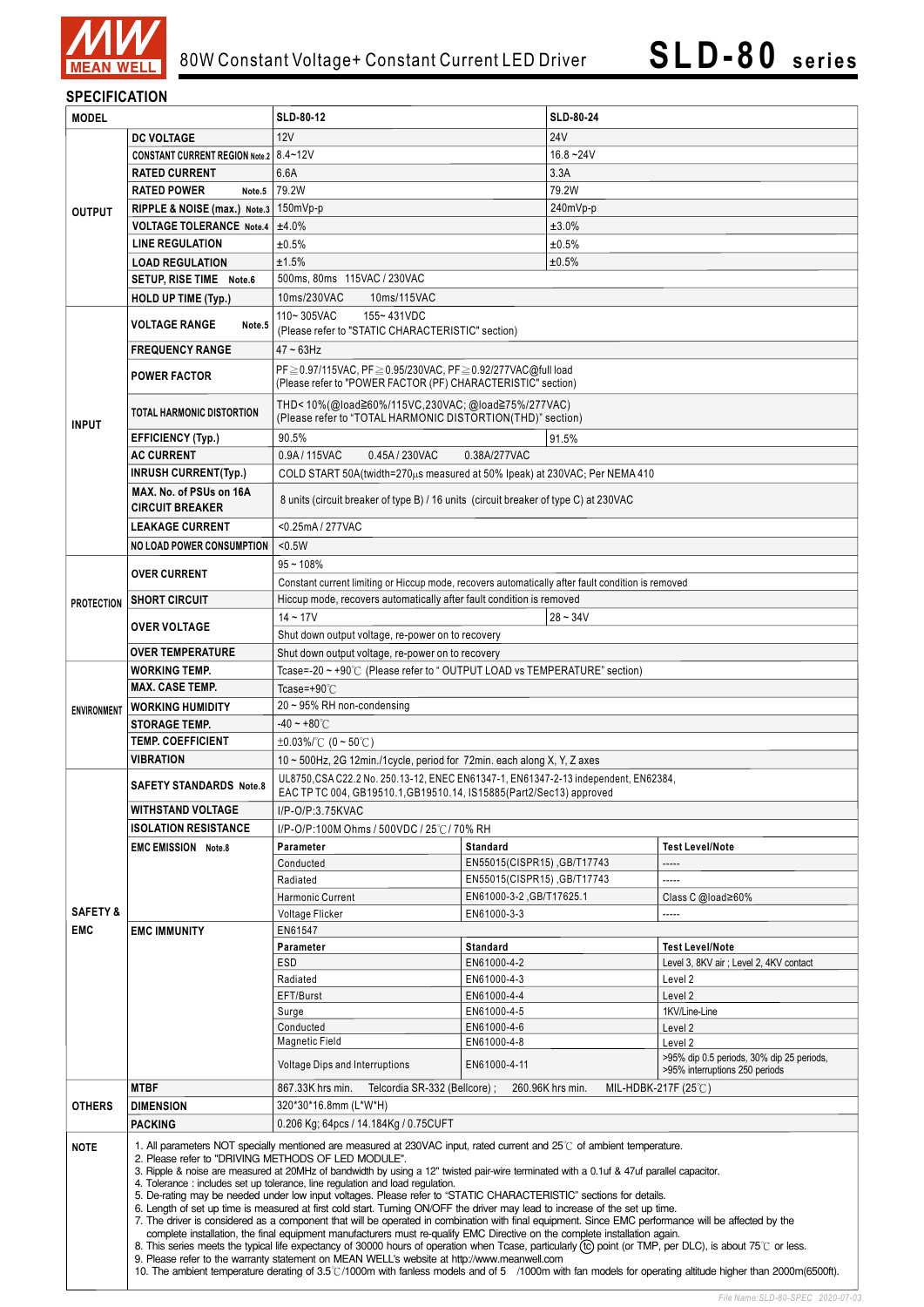

### **SPECIFICATION**

| <b>MODEL</b>                      |                                                                                                                                                                                                                                                                                                                                                                                                                                                                                                                                                                                                                                                                                                                                                                                                                                                                                                                                                                                                                                                                                                                                   | SLD-80-56                                                                                                                                                   |                                                         |                                           |  |  |
|-----------------------------------|-----------------------------------------------------------------------------------------------------------------------------------------------------------------------------------------------------------------------------------------------------------------------------------------------------------------------------------------------------------------------------------------------------------------------------------------------------------------------------------------------------------------------------------------------------------------------------------------------------------------------------------------------------------------------------------------------------------------------------------------------------------------------------------------------------------------------------------------------------------------------------------------------------------------------------------------------------------------------------------------------------------------------------------------------------------------------------------------------------------------------------------|-------------------------------------------------------------------------------------------------------------------------------------------------------------|---------------------------------------------------------|-------------------------------------------|--|--|
|                                   | <b>RATED CURRENT</b>                                                                                                                                                                                                                                                                                                                                                                                                                                                                                                                                                                                                                                                                                                                                                                                                                                                                                                                                                                                                                                                                                                              | 1400mA                                                                                                                                                      |                                                         |                                           |  |  |
|                                   | <b>RATED POWER</b><br>Note.2                                                                                                                                                                                                                                                                                                                                                                                                                                                                                                                                                                                                                                                                                                                                                                                                                                                                                                                                                                                                                                                                                                      | 78.4W                                                                                                                                                       |                                                         |                                           |  |  |
|                                   | CONSTANT CURRENT REGION Note.3 30~56V                                                                                                                                                                                                                                                                                                                                                                                                                                                                                                                                                                                                                                                                                                                                                                                                                                                                                                                                                                                                                                                                                             |                                                                                                                                                             |                                                         |                                           |  |  |
|                                   | FULL POWER CURRENT RANGE   1400~2100mA                                                                                                                                                                                                                                                                                                                                                                                                                                                                                                                                                                                                                                                                                                                                                                                                                                                                                                                                                                                                                                                                                            |                                                                                                                                                             |                                                         |                                           |  |  |
| <b>OUTPUT</b>                     | <b>OPEN CIRCUIT VOLTAGE (max.)</b> 60V                                                                                                                                                                                                                                                                                                                                                                                                                                                                                                                                                                                                                                                                                                                                                                                                                                                                                                                                                                                                                                                                                            |                                                                                                                                                             |                                                         |                                           |  |  |
|                                   | <b>CURRENT ADJ. RANGE</b>                                                                                                                                                                                                                                                                                                                                                                                                                                                                                                                                                                                                                                                                                                                                                                                                                                                                                                                                                                                                                                                                                                         | 700~2100mA                                                                                                                                                  |                                                         |                                           |  |  |
|                                   | <b>CURRENT RIPPLE</b>                                                                                                                                                                                                                                                                                                                                                                                                                                                                                                                                                                                                                                                                                                                                                                                                                                                                                                                                                                                                                                                                                                             | 5.0% (@rated current)                                                                                                                                       |                                                         |                                           |  |  |
|                                   | <b>CURRENT TOLERANCE</b>                                                                                                                                                                                                                                                                                                                                                                                                                                                                                                                                                                                                                                                                                                                                                                                                                                                                                                                                                                                                                                                                                                          | ±5%                                                                                                                                                         |                                                         |                                           |  |  |
|                                   | <b>SET UP TIME</b><br>Note.5                                                                                                                                                                                                                                                                                                                                                                                                                                                                                                                                                                                                                                                                                                                                                                                                                                                                                                                                                                                                                                                                                                      | 500ms/230VAC, 1200ms/115VAC                                                                                                                                 |                                                         |                                           |  |  |
|                                   | <b>VOLTAGE RANGE</b><br>Note.2                                                                                                                                                                                                                                                                                                                                                                                                                                                                                                                                                                                                                                                                                                                                                                                                                                                                                                                                                                                                                                                                                                    | $110 - 305$ VAC<br>155VDC ~ 431VDC                                                                                                                          |                                                         |                                           |  |  |
|                                   |                                                                                                                                                                                                                                                                                                                                                                                                                                                                                                                                                                                                                                                                                                                                                                                                                                                                                                                                                                                                                                                                                                                                   | (Please refer to "STATIC CHARACTERISTIC" and "DRIVING METHODS OF LED MODULE"section)                                                                        |                                                         |                                           |  |  |
|                                   | <b>FREQUENCY RANGE</b>                                                                                                                                                                                                                                                                                                                                                                                                                                                                                                                                                                                                                                                                                                                                                                                                                                                                                                                                                                                                                                                                                                            | $47 \sim 63$ Hz                                                                                                                                             |                                                         |                                           |  |  |
|                                   | <b>POWER FACTOR (Typ.)</b>                                                                                                                                                                                                                                                                                                                                                                                                                                                                                                                                                                                                                                                                                                                                                                                                                                                                                                                                                                                                                                                                                                        | PF≥0.97 / 115VAC, PF≥0.95 / 230VAC, PF≥0.92 / 277VAC at full load<br>(Please refer to "Power Factor Characteristic" section)                                |                                                         |                                           |  |  |
|                                   |                                                                                                                                                                                                                                                                                                                                                                                                                                                                                                                                                                                                                                                                                                                                                                                                                                                                                                                                                                                                                                                                                                                                   | THD< 10% (@ load≧60% at 115VAC/230VAC, @load≧75% at 277VAC)                                                                                                 |                                                         |                                           |  |  |
|                                   | TOTAL HARMONIC DISTORTION                                                                                                                                                                                                                                                                                                                                                                                                                                                                                                                                                                                                                                                                                                                                                                                                                                                                                                                                                                                                                                                                                                         | Please refer to "TOTAL HARMONIC DISTORTION (THD)" section                                                                                                   |                                                         |                                           |  |  |
| <b>INPUT</b>                      |                                                                                                                                                                                                                                                                                                                                                                                                                                                                                                                                                                                                                                                                                                                                                                                                                                                                                                                                                                                                                                                                                                                                   | 92.0%                                                                                                                                                       |                                                         |                                           |  |  |
|                                   | <b>EFFICIENCY (Typ.)</b>                                                                                                                                                                                                                                                                                                                                                                                                                                                                                                                                                                                                                                                                                                                                                                                                                                                                                                                                                                                                                                                                                                          |                                                                                                                                                             |                                                         |                                           |  |  |
|                                   | <b>AC CURRENT (Typ.)</b>                                                                                                                                                                                                                                                                                                                                                                                                                                                                                                                                                                                                                                                                                                                                                                                                                                                                                                                                                                                                                                                                                                          | 0.9A/115VAC<br>0.45A / 230VAC<br>0.38A/277VAC                                                                                                               |                                                         |                                           |  |  |
|                                   | <b>INRUSH CURRENT(Typ.)</b>                                                                                                                                                                                                                                                                                                                                                                                                                                                                                                                                                                                                                                                                                                                                                                                                                                                                                                                                                                                                                                                                                                       | COLD START 50A(twidth=270µs measured at 50% Ipeak) at 230VAC; Per NEMA 410                                                                                  |                                                         |                                           |  |  |
|                                   | MAX. NO. of PSUs on 16A<br><b>CIRCUIT BREAKER</b>                                                                                                                                                                                                                                                                                                                                                                                                                                                                                                                                                                                                                                                                                                                                                                                                                                                                                                                                                                                                                                                                                 | 8 unit(circuit breaker of type B) / 16 units(circuit breaker of type C) at 230VAC                                                                           |                                                         |                                           |  |  |
|                                   | <b>LEAKAGE CURRENT</b>                                                                                                                                                                                                                                                                                                                                                                                                                                                                                                                                                                                                                                                                                                                                                                                                                                                                                                                                                                                                                                                                                                            | <0.25mA/277VAC                                                                                                                                              |                                                         |                                           |  |  |
|                                   | <b>NO LOAD POWER CONSUMPTION</b>                                                                                                                                                                                                                                                                                                                                                                                                                                                                                                                                                                                                                                                                                                                                                                                                                                                                                                                                                                                                                                                                                                  | $0.5W$                                                                                                                                                      |                                                         |                                           |  |  |
|                                   |                                                                                                                                                                                                                                                                                                                                                                                                                                                                                                                                                                                                                                                                                                                                                                                                                                                                                                                                                                                                                                                                                                                                   | $110 - 150%$                                                                                                                                                |                                                         |                                           |  |  |
|                                   | <b>OVER POWER</b>                                                                                                                                                                                                                                                                                                                                                                                                                                                                                                                                                                                                                                                                                                                                                                                                                                                                                                                                                                                                                                                                                                                 | Hiccup mode, recovers automatically after fault condition is removed                                                                                        |                                                         |                                           |  |  |
| <b>PROTECTION</b>                 | <b>SHORT CIRCUIT</b>                                                                                                                                                                                                                                                                                                                                                                                                                                                                                                                                                                                                                                                                                                                                                                                                                                                                                                                                                                                                                                                                                                              | Hiccup mode, recovers automatically after fault condition is removed                                                                                        |                                                         |                                           |  |  |
|                                   |                                                                                                                                                                                                                                                                                                                                                                                                                                                                                                                                                                                                                                                                                                                                                                                                                                                                                                                                                                                                                                                                                                                                   | $60 - 70V$                                                                                                                                                  |                                                         |                                           |  |  |
|                                   | <b>OVER VOLTAGE</b>                                                                                                                                                                                                                                                                                                                                                                                                                                                                                                                                                                                                                                                                                                                                                                                                                                                                                                                                                                                                                                                                                                               | Shut down output voltage, re-power on to recovery                                                                                                           |                                                         |                                           |  |  |
|                                   | <b>OVER TEMPERATURE</b>                                                                                                                                                                                                                                                                                                                                                                                                                                                                                                                                                                                                                                                                                                                                                                                                                                                                                                                                                                                                                                                                                                           | Shut down output voltage, re-power on to recovery                                                                                                           |                                                         |                                           |  |  |
|                                   | WORKING TEMP.                                                                                                                                                                                                                                                                                                                                                                                                                                                                                                                                                                                                                                                                                                                                                                                                                                                                                                                                                                                                                                                                                                                     | Tcase=-20 ~ +90℃ (Please refer to "OUTPUT LOAD vs TEMPERATURE" section)                                                                                     |                                                         |                                           |  |  |
|                                   | <b>MAX. CASE TEMP.</b>                                                                                                                                                                                                                                                                                                                                                                                                                                                                                                                                                                                                                                                                                                                                                                                                                                                                                                                                                                                                                                                                                                            | Tcase=+90 $°C$                                                                                                                                              |                                                         |                                           |  |  |
| <b>ENVIRONMENT</b>                | <b>WORKING HUMIDITY</b>                                                                                                                                                                                                                                                                                                                                                                                                                                                                                                                                                                                                                                                                                                                                                                                                                                                                                                                                                                                                                                                                                                           | $20 \sim 95\%$ RH non-condensing                                                                                                                            |                                                         |                                           |  |  |
|                                   | <b>STORAGE TEMP.</b>                                                                                                                                                                                                                                                                                                                                                                                                                                                                                                                                                                                                                                                                                                                                                                                                                                                                                                                                                                                                                                                                                                              | $-40 - +80^{\circ}$ C                                                                                                                                       |                                                         |                                           |  |  |
|                                   | <b>TEMP. COEFFICIENT</b>                                                                                                                                                                                                                                                                                                                                                                                                                                                                                                                                                                                                                                                                                                                                                                                                                                                                                                                                                                                                                                                                                                          | $\pm$ 0.03%/°C (0~60°C)                                                                                                                                     |                                                         |                                           |  |  |
|                                   | VIBRATION                                                                                                                                                                                                                                                                                                                                                                                                                                                                                                                                                                                                                                                                                                                                                                                                                                                                                                                                                                                                                                                                                                                         | 10 $\sim$ 500Hz, 2G 12min./1 cycle, period for 72min. each along X, Y, Z axes                                                                               |                                                         |                                           |  |  |
|                                   | <b>SAFETY STANDARDS</b><br>Note.4                                                                                                                                                                                                                                                                                                                                                                                                                                                                                                                                                                                                                                                                                                                                                                                                                                                                                                                                                                                                                                                                                                 | UL8750, CSA C22.2 No. 250.13-12, ENEC EN61347-1, EN61347-2-13 independent, EN62384,<br>EAC TP TC 004, GB19510.1, GB19510.14, IS15885 (Part2/Sec13) approved |                                                         |                                           |  |  |
|                                   |                                                                                                                                                                                                                                                                                                                                                                                                                                                                                                                                                                                                                                                                                                                                                                                                                                                                                                                                                                                                                                                                                                                                   |                                                                                                                                                             |                                                         |                                           |  |  |
|                                   | WITHSTAND VOLTAGE                                                                                                                                                                                                                                                                                                                                                                                                                                                                                                                                                                                                                                                                                                                                                                                                                                                                                                                                                                                                                                                                                                                 | I/P-O/P:3.75KVAC                                                                                                                                            |                                                         |                                           |  |  |
|                                   | <b>ISOLATION RESISTANCE</b>                                                                                                                                                                                                                                                                                                                                                                                                                                                                                                                                                                                                                                                                                                                                                                                                                                                                                                                                                                                                                                                                                                       | I/P-O/P:100M Ohms / 500VDC / 25℃/ 70% RH                                                                                                                    |                                                         |                                           |  |  |
|                                   | <b>EMC EMISSION</b><br>Note.4                                                                                                                                                                                                                                                                                                                                                                                                                                                                                                                                                                                                                                                                                                                                                                                                                                                                                                                                                                                                                                                                                                     | Parameter                                                                                                                                                   | Standard                                                | <b>Test Level/Note</b>                    |  |  |
| <b>SAFETY &amp;</b><br><b>EMC</b> | <b>EMC IMMUNITY</b>                                                                                                                                                                                                                                                                                                                                                                                                                                                                                                                                                                                                                                                                                                                                                                                                                                                                                                                                                                                                                                                                                                               | Conducted                                                                                                                                                   | EN55015(CISPR15), GB/T17743                             | -----<br>-----                            |  |  |
|                                   |                                                                                                                                                                                                                                                                                                                                                                                                                                                                                                                                                                                                                                                                                                                                                                                                                                                                                                                                                                                                                                                                                                                                   | Radiated<br>Harmonic Current                                                                                                                                | EN55015(CISPR15), GB/T17743<br>EN61000-3-2, GB/T17625.1 | Class C @load≥60%                         |  |  |
|                                   |                                                                                                                                                                                                                                                                                                                                                                                                                                                                                                                                                                                                                                                                                                                                                                                                                                                                                                                                                                                                                                                                                                                                   | Voltage Flicker                                                                                                                                             | EN61000-3-3                                             | -----                                     |  |  |
|                                   |                                                                                                                                                                                                                                                                                                                                                                                                                                                                                                                                                                                                                                                                                                                                                                                                                                                                                                                                                                                                                                                                                                                                   | EN61547                                                                                                                                                     |                                                         |                                           |  |  |
|                                   |                                                                                                                                                                                                                                                                                                                                                                                                                                                                                                                                                                                                                                                                                                                                                                                                                                                                                                                                                                                                                                                                                                                                   | Parameter                                                                                                                                                   | <b>Standard</b>                                         | <b>Test Level/Note</b>                    |  |  |
|                                   |                                                                                                                                                                                                                                                                                                                                                                                                                                                                                                                                                                                                                                                                                                                                                                                                                                                                                                                                                                                                                                                                                                                                   | ESD                                                                                                                                                         | EN61000-4-2                                             | Level 3, 8KV air ; Level 2, 4KV contact   |  |  |
|                                   |                                                                                                                                                                                                                                                                                                                                                                                                                                                                                                                                                                                                                                                                                                                                                                                                                                                                                                                                                                                                                                                                                                                                   | Radiated                                                                                                                                                    | EN61000-4-3                                             | Level 2                                   |  |  |
|                                   |                                                                                                                                                                                                                                                                                                                                                                                                                                                                                                                                                                                                                                                                                                                                                                                                                                                                                                                                                                                                                                                                                                                                   | EFT/Burst                                                                                                                                                   | EN61000-4-4                                             | Level 2                                   |  |  |
|                                   |                                                                                                                                                                                                                                                                                                                                                                                                                                                                                                                                                                                                                                                                                                                                                                                                                                                                                                                                                                                                                                                                                                                                   | Surge                                                                                                                                                       | EN61000-4-5                                             | 1KV/Line-Line                             |  |  |
|                                   |                                                                                                                                                                                                                                                                                                                                                                                                                                                                                                                                                                                                                                                                                                                                                                                                                                                                                                                                                                                                                                                                                                                                   | Conducted<br>Magnetic Field                                                                                                                                 | EN61000-4-6<br>EN61000-4-8                              | Level 2<br>Level 2                        |  |  |
|                                   |                                                                                                                                                                                                                                                                                                                                                                                                                                                                                                                                                                                                                                                                                                                                                                                                                                                                                                                                                                                                                                                                                                                                   |                                                                                                                                                             |                                                         | >95% dip 0.5 periods, 30% dip 25 periods, |  |  |
|                                   |                                                                                                                                                                                                                                                                                                                                                                                                                                                                                                                                                                                                                                                                                                                                                                                                                                                                                                                                                                                                                                                                                                                                   | Voltage Dips and Interruptions<br>EN61000-4-11<br>>95% interruptions 250 periods                                                                            |                                                         |                                           |  |  |
| <b>OTHERS</b>                     | <b>MTBF</b>                                                                                                                                                                                                                                                                                                                                                                                                                                                                                                                                                                                                                                                                                                                                                                                                                                                                                                                                                                                                                                                                                                                       | Telcordia SR-332 (Bellcore) ;<br>260.96K hrs min.<br>MIL-HDBK-217F (25°C)<br>867.33K hrs min.                                                               |                                                         |                                           |  |  |
|                                   | <b>DIMENSION</b>                                                                                                                                                                                                                                                                                                                                                                                                                                                                                                                                                                                                                                                                                                                                                                                                                                                                                                                                                                                                                                                                                                                  | 320*30*16.8mm (L*W*H)                                                                                                                                       |                                                         |                                           |  |  |
|                                   | <b>PACKING</b>                                                                                                                                                                                                                                                                                                                                                                                                                                                                                                                                                                                                                                                                                                                                                                                                                                                                                                                                                                                                                                                                                                                    | 0.206 Kg; 64pcs / 14.184Kg / 0.75CUFT                                                                                                                       |                                                         |                                           |  |  |
| <b>NOTE</b>                       | 1. All parameters NOT specially mentioned are measured at 230VAC input, rated current and 25°C of ambient temperature.<br>2. De-rating may be needed under low input voltages. Please refer to "STATIC CHARACTERISTIC" sections for details.<br>3. Please refer to "DRIVING METHODS OF LED MODULE".<br>4. This series meets the typical life expectancy of 30000 hours of operation when Tcase, particularly (tc) point (or TMP, per DLC), is about 75°C or less.<br>5. Length of set up time is measured at first cold start. Turning ON/OFF the driver may lead to increase of the set up time.<br>6. The driver is considered as a component that will be operated in combination with final equipment. Since EMC performance will be affected by the<br>complete installation, the final equipment manufacturers must re-qualify EMC Directive on the complete installation again.<br>7. Ripple & noise are measured at 20MHz of bandwidth by using a 12" twisted pair-wire terminated with a 0.1uf & 47uf parallel capacitor.<br>8. Please refer to the warranty statement on MEAN WELL's website at http://www.meanwell.com |                                                                                                                                                             |                                                         |                                           |  |  |
|                                   | 9. The ambient temperature derating of 3.5°C/1000m with fanless models and of 5°C/1000m with fan models for operating altitude higher than 2000m(6500ft).                                                                                                                                                                                                                                                                                                                                                                                                                                                                                                                                                                                                                                                                                                                                                                                                                                                                                                                                                                         |                                                                                                                                                             |                                                         |                                           |  |  |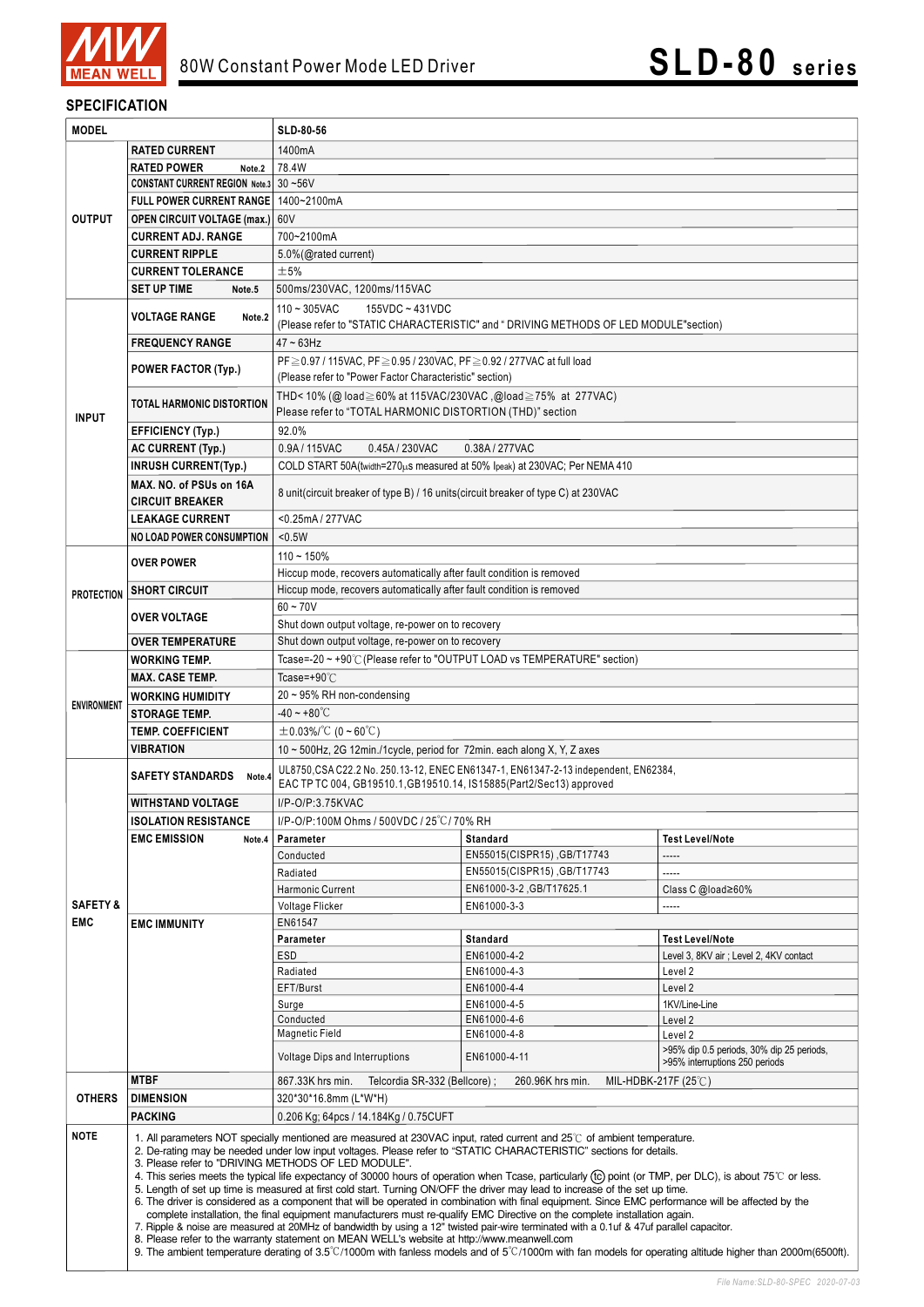



#### ◎ **SLD-80-12,24**

※ This series is able to work in either Constant Current mode (a direct drive way) or Constant Voltage mode (usually through additional DC/DC driver) to drive the LEDs.



Typical output current normalized by rated current (%)

#### ◎ **SLD-80-56**



In the constant current region, the highest voltage at the output of the driver depends on the configuration of the end systems.

Should there be any compatibility issues, please contact MEAN WELL.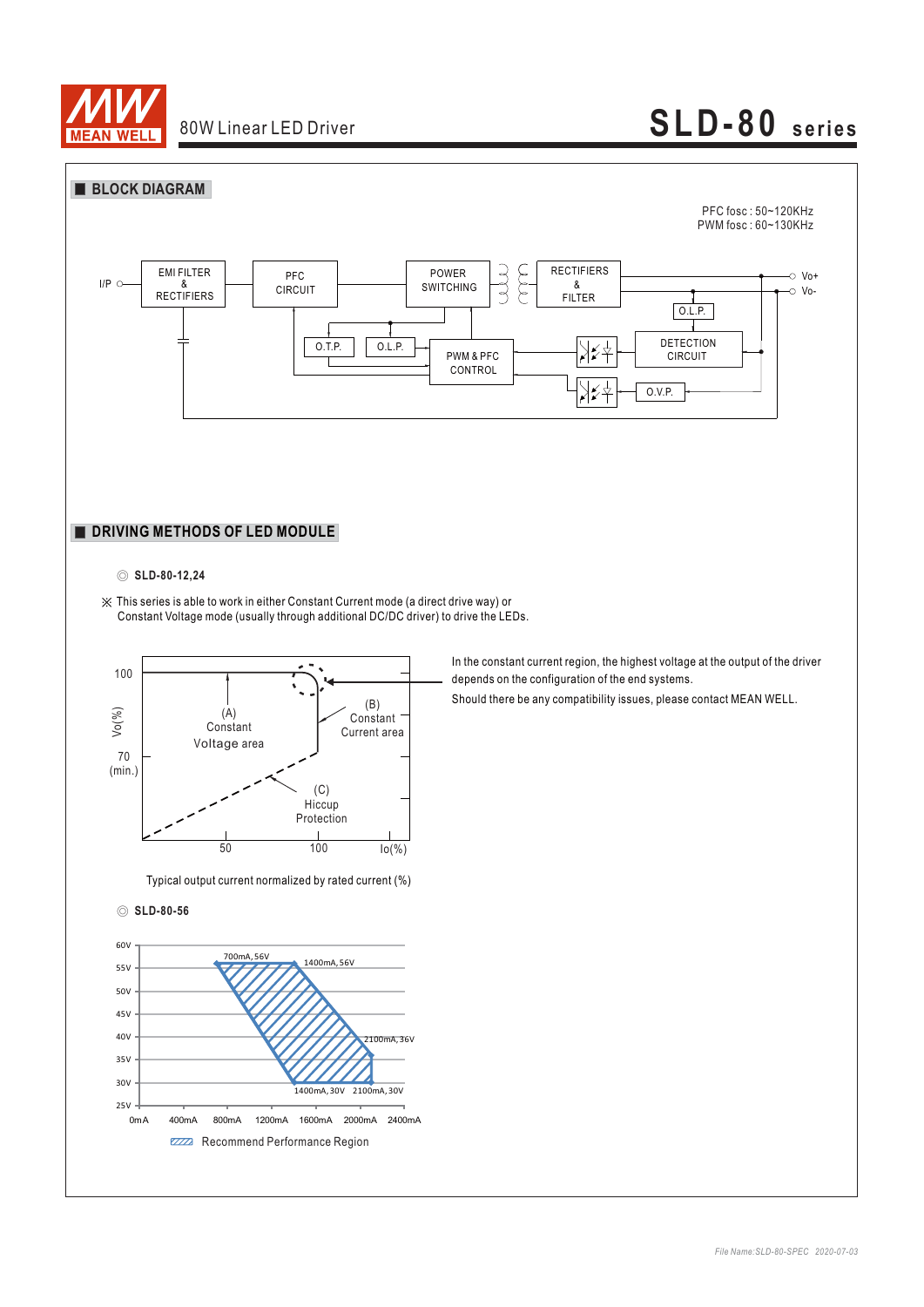

# **SLD-80 series**